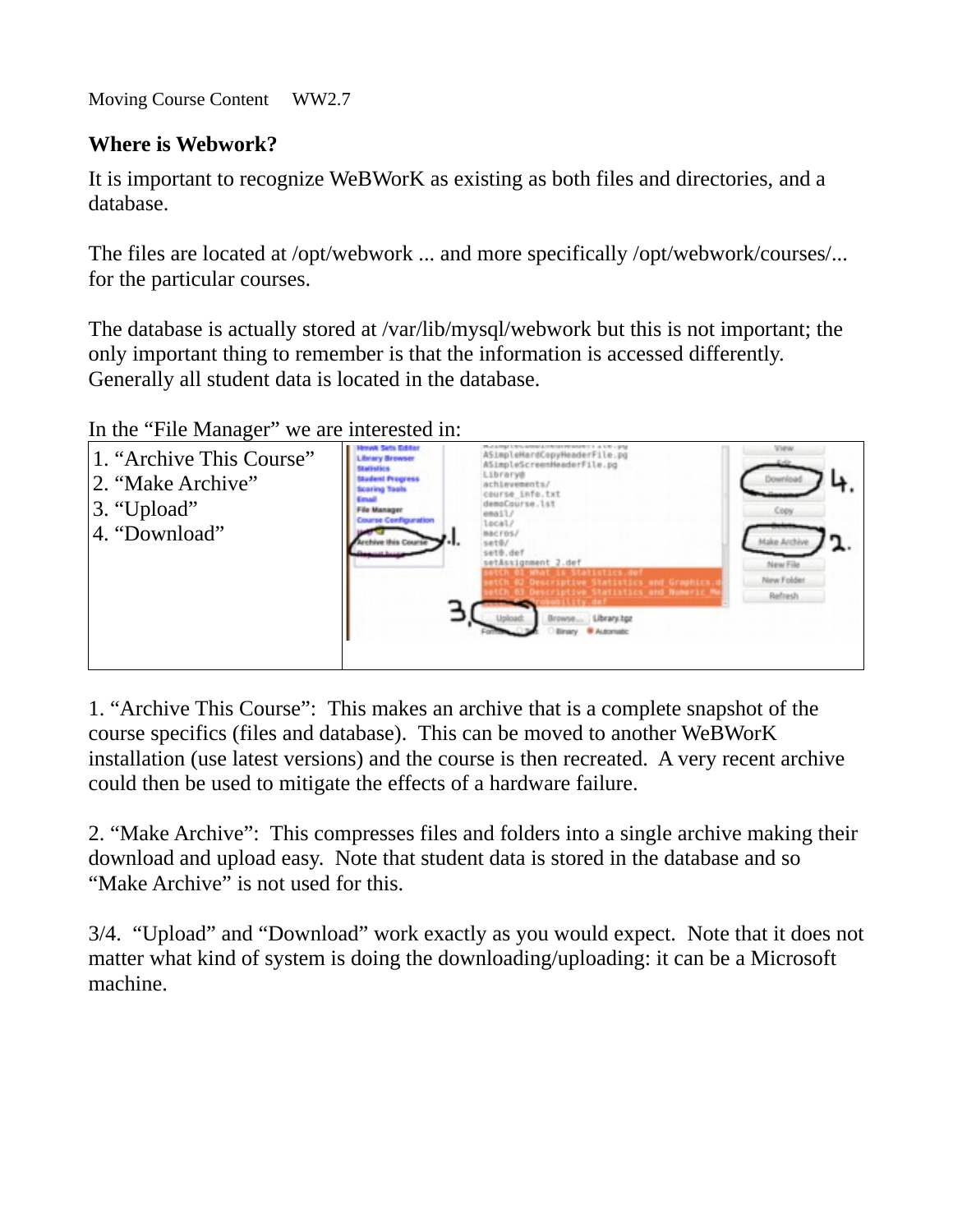Homework sets are lists of problems the students are tasked to do; they live in the database. Often we want to take a set from one course and incorporate it into a similar course. Sometimes we want to take all the sets used in the fall and use them again in the winter. To facilitate the movement of homework the "homework sets editor" has two features "Export" and "Import". The "Export" button creates a file representing a homework set; this can then be moved as a file as discussed above. The "Import" button reverses the procedure: after the "homework set file" arrives at its destination the receiving database then imports it from the file system.

| Homework Sets<br>Password/Email          | <b>Hmwk Sets Editor</b>            |
|------------------------------------------|------------------------------------|
| Grades                                   | Please solent action to be perform |
| <b>Instructor Tools</b>                  | Select an action to perform:       |
|                                          | Show sets with matching set IDs:   |
| <b>Hmwk Sets Editor</b>                  | Primary sort: Due Date<br>₫        |
| <b>Statistics</b>                        | Edit selected sets<br>÷.           |
| Student Progress<br><b>Scoring Tools</b> | Make selected sets<br>visible      |
| Email                                    | Import a single set<br>- from      |
| <b>File Manager</b>                      | only hedley.<br>z.                 |
| Course<br>Configuration                  | Export<br>visible sets<br>₫        |
| Help                                     | no sets.<br>Score<br>뉙             |
| U.                                       | Create a new set named:            |

Here are three situations we may find ourselves in.

**1. A new statistics section is being added to an algebra course. John wishes to take several assignments from the statistics course and incorporate them in the algebra course.**

**2. The hard drive on Janet's computer is failing. Janet needs to transfer her course to another machine with minimal disruption to the students.**

**3. Abdu wishes to deliver a couse exactly as he did the previous semester. He wants to delay deleting student information. He wishes a clone of the previous delivery without the students.**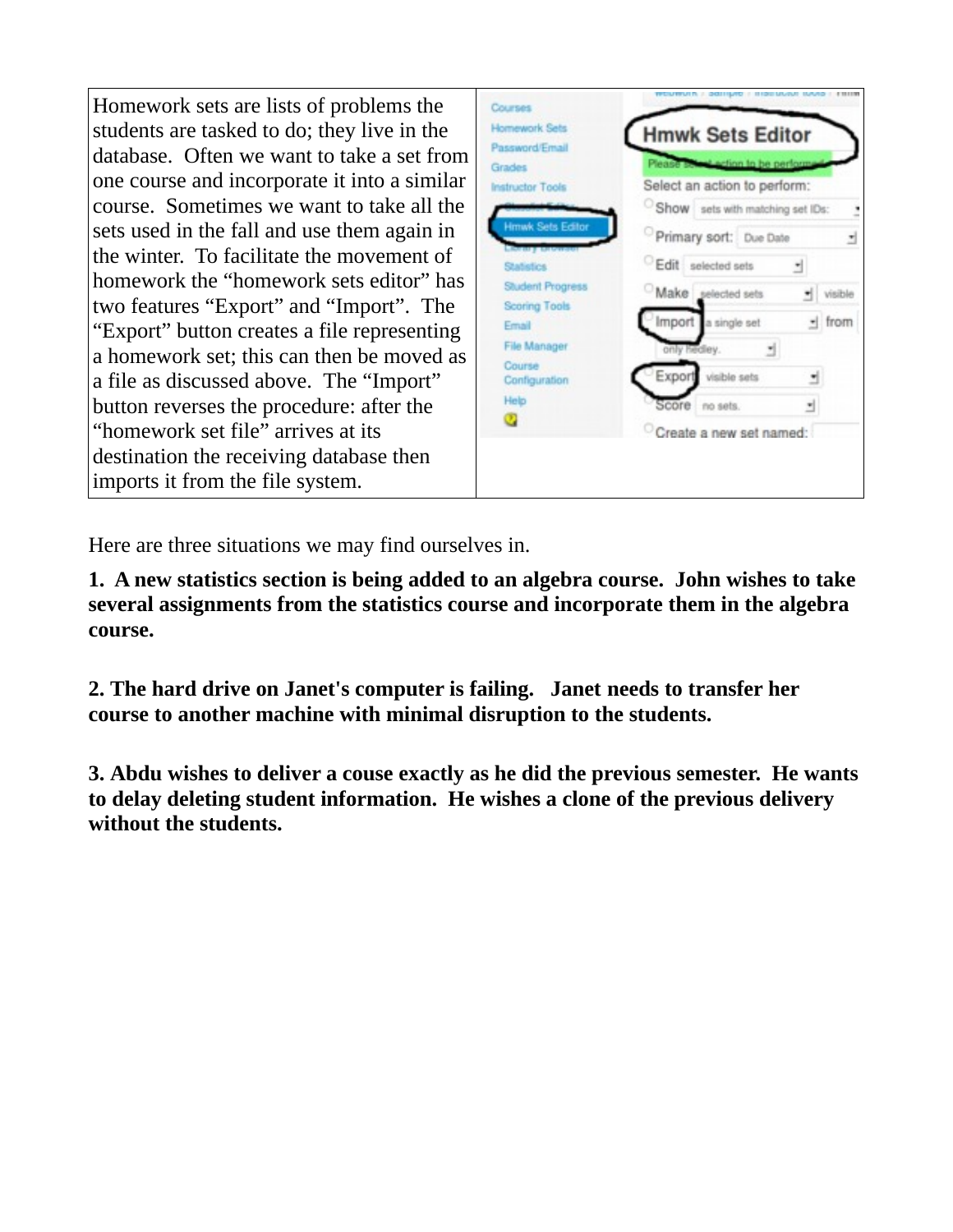## **1. A new statistics section is being added to an algebra course. John wishes to take several assignments from the statistics course and incorporate them in the algebra course.**

We do not need any student data; in fact it would be a liability. The only information we need from the database are the homework sets: we have the Export utility to retreive that.



The "Set Definition Files" would then be Archived, Downloaded, Uploaded to their destination and Imported by the receiving database.

| juration     | email<br>local/<br>macros/                                                                                                                                                            | -----<br><b>Instructor Tools</b><br>110211-014<br>much Setts Baltin                                                                                                             | Select an action to perform:<br>Show sets with matching set Ot: :<br>(separate mult                                                                                              |  |
|--------------|---------------------------------------------------------------------------------------------------------------------------------------------------------------------------------------|---------------------------------------------------------------------------------------------------------------------------------------------------------------------------------|----------------------------------------------------------------------------------------------------------------------------------------------------------------------------------|--|
| <b>OUTSE</b> | setBL<br>setCh 01 What is Statistics.def<br>setCh 02 Descriptive Statistics and Oraphics.<br>setCh 03 Descriptive Statistics and Numeric M<br>setCh 04 Probability.def<br>setDemo.def | <b>Instructors</b><br><b>Skylant Progres</b><br><b>Scoting Tools</b><br><b>Consult</b><br>File Manager<br><b>Course Configurati</b><br><b>Holte State</b><br><b>Report bugs</b> | Primary sort Due Date<br>: Secondary sort Open Date<br>Edit selected ants. ;<br>Make selected sets : visible : for students.<br>the following Neb1<br>satili dal<br>sel Demoubel |  |
|              | Browse No file selected.<br>Upload:<br>Format: Text Binary Automatic<br>Overwrite existing files silently<br>M Unpack archives automatically M then delete them                       |                                                                                                                                                                                 | - from setMAAbutorial.def<br>rqor<br><b>Italian from Nenames</b><br>assigning this set to josly hediey.<br>Export visible sets<br>Score (no sets.                                |  |
|              | Binary file 'MA1670.tgz' uploaded successfully<br>4 files unpacked successfully<br>Archive MA1670.tgz' deleted<br>Drama reansersteet or 08/7/2/2013 at 04/5/lean CTIT                 |                                                                                                                                                                                 | Create a new set named:<br>AS A MARATE<br>Control seats.<br>Showing 2 out of 2 sets.                                                                                             |  |
|              |                                                                                                                                                                                       |                                                                                                                                                                                 |                                                                                                                                                                                  |  |

The homework sets have now been added. If the sets themselves were simply pointers to the OPL we would be done. Often the code for the problems are stored locally and these would then, also, need to be uploaded into their appropriate locations.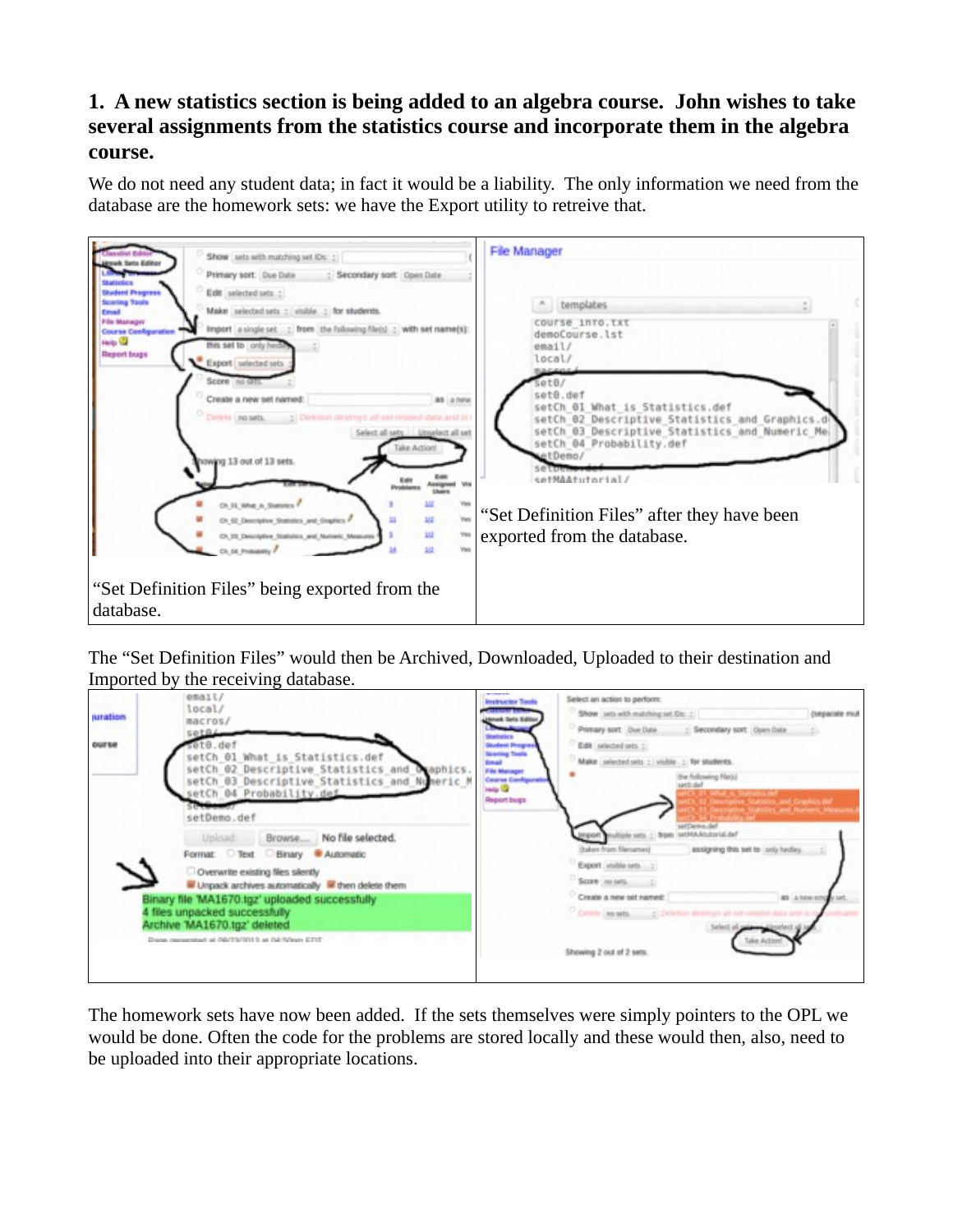## **2. The hard drive on Janet's computer is failing. Janet needs to transfer her course to another machine with minimal disruption to the students.**

| <b>Scoring Tools</b><br>Email<br><b>File Manager</b><br><b>Course Configuration</b><br>Help <b>W</b><br><b>Archive this Course</b><br><b>Report bugs</b> | achievements/<br>course info.txt<br>demoCourse.lst<br>email/<br>bscal/<br>macros/<br>set0/<br>$e10.$ def<br>settiman/<br>setDeno<br>setHAAtutorZe<br>setMAAtutorial.<br>setOrientation/<br>Liplaint:<br>Format: C'Toxt C'Binary B Automatic<br>Overente existing files silently<br>Chipack archives automatically Chen delete them<br>uchiving course as BasicMath term. Reload FileManager to see it. | File Manager<br>A bemplates<br>ASimpleCombinedHeaderFile.pg<br>ASimpleHardCopyHeaderFile.pg<br>ASimpleScreenHeaderPile.pg<br>BasicMath.tar.gz<br>Library@<br>achievements/<br>course info.txt<br>demoCourse.lst<br>email/<br>local/<br>Opening BasicMath.tar.gz<br>You have chosen to open:<br>BasicMath.tar.gz<br>which is: Gzip anchive<br>from: http://www.teabun.ca<br>Would you like to save this file? | Show Date & Size<br><b>View</b><br>Edit.<br>$L$ . Download<br>Rename<br>Copy<br>Delete.<br>Make Archive<br>New File.<br>New Folder<br>Aefresh |
|----------------------------------------------------------------------------------------------------------------------------------------------------------|--------------------------------------------------------------------------------------------------------------------------------------------------------------------------------------------------------------------------------------------------------------------------------------------------------------------------------------------------------------------------------------------------------|--------------------------------------------------------------------------------------------------------------------------------------------------------------------------------------------------------------------------------------------------------------------------------------------------------------------------------------------------------------------------------------------------------------|-----------------------------------------------------------------------------------------------------------------------------------------------|
|                                                                                                                                                          |                                                                                                                                                                                                                                                                                                                                                                                                        | Cancel<br>L Save File                                                                                                                                                                                                                                                                                                                                                                                        |                                                                                                                                               |

Since we require everything we use "Archive this Course" (1). We then download the archive.

The archive is uploaded and placed in the /opt/webwork/courses directory. We then go into the admin course for the receiving installation and select "Unarchive Course"

| <b>ODD</b> SHOWS<br><b>King</b><br>Denkeri<br>Q. teamh<br><b>COL</b><br>courses.<br>Glossia.<br><b>DRAGUE RE</b><br>Computer<br><b>BALLEY</b><br><b>MA</b> rmer<br>all Finited<br><b>M</b> Designal<br>Backup(1).ch<br>C Encyments<br>shellwisht Project Narrative.<br>exploit execut<br><b>MATTHE</b><br>framples just puthagenes p<br><b>APROVE</b><br>ant black<br><b>B</b> yldess<br><b>Information</b><br>File System<br>Sheet.<br>administration for<br>Bestowething go<br><b>Markwork</b><br>逼<br>at firewar list<br>darka@classing.htt | <b>Unarchive Course</b><br>Restores a course from a gopped tar archive [ far.gd). After unarchiving, the course database is restored from a<br>subdirectory of the course's DATA directory. Currently the archive facility is only available for mysql databases. It<br>depends on the mysqldump application.<br>Select a course to unarchive.<br><b>Displayed Automatically</b><br>Course Name:<br>Fill this one in:<br>₹.<br>it gives you a chance to change<br>the name of the course<br>This needs to be<br>selected<br><b>When have Busicheds</b><br>Unarchive Course |
|------------------------------------------------------------------------------------------------------------------------------------------------------------------------------------------------------------------------------------------------------------------------------------------------------------------------------------------------------------------------------------------------------------------------------------------------------------------------------------------------------------------------------------------------|----------------------------------------------------------------------------------------------------------------------------------------------------------------------------------------------------------------------------------------------------------------------------------------------------------------------------------------------------------------------------------------------------------------------------------------------------------------------------------------------------------------------------------------------------------------------------|
|------------------------------------------------------------------------------------------------------------------------------------------------------------------------------------------------------------------------------------------------------------------------------------------------------------------------------------------------------------------------------------------------------------------------------------------------------------------------------------------------------------------------------------------------|----------------------------------------------------------------------------------------------------------------------------------------------------------------------------------------------------------------------------------------------------------------------------------------------------------------------------------------------------------------------------------------------------------------------------------------------------------------------------------------------------------------------------------------------------------------------------|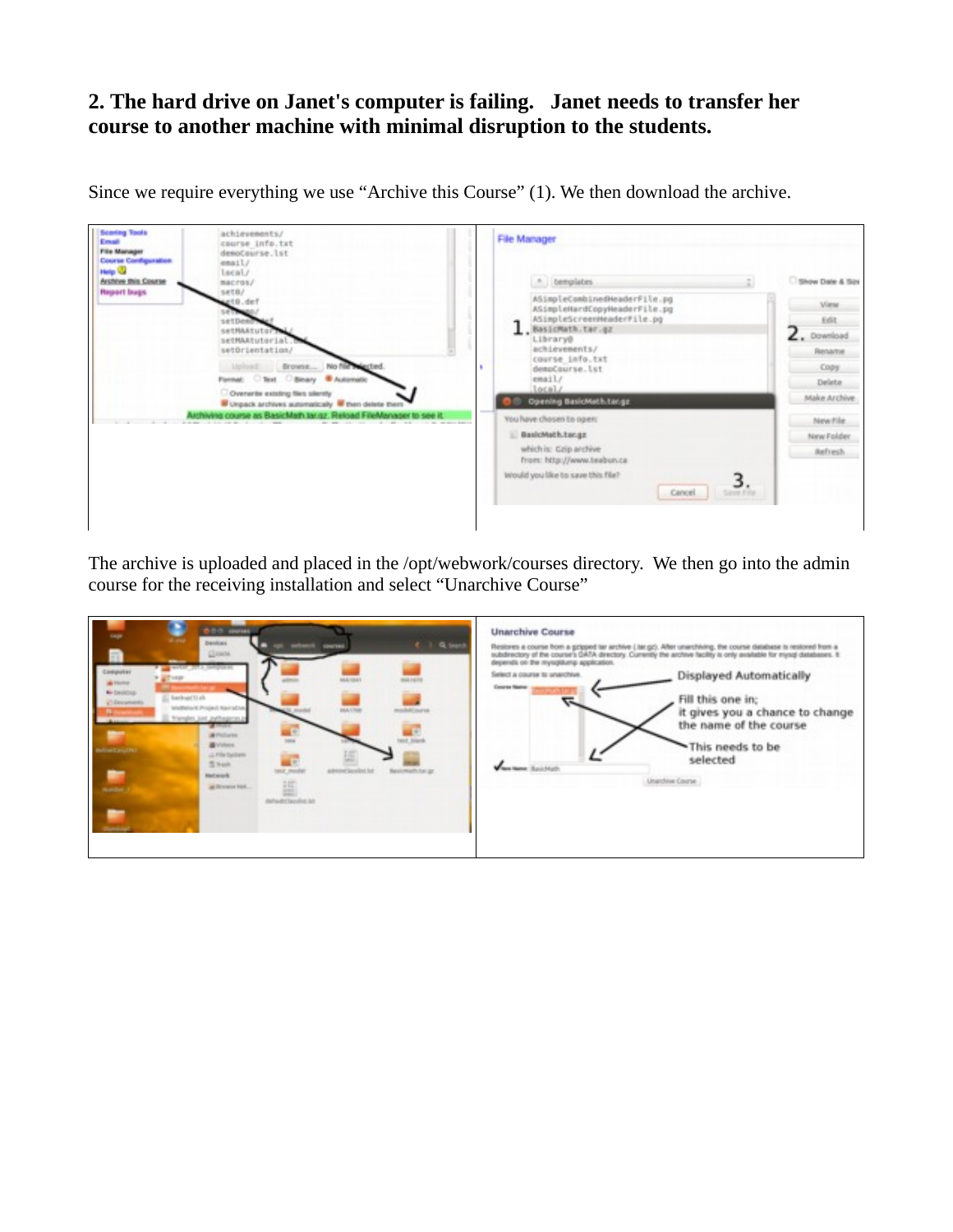## **3. Abdu wishes to deliver a couse exactly as he did the previous semester. He wants to delay deleting student information. He wishes a clone of the previous delivery without the students.**

If you want to recreate the homework in the current course for a new course on the same machine you can do the following: